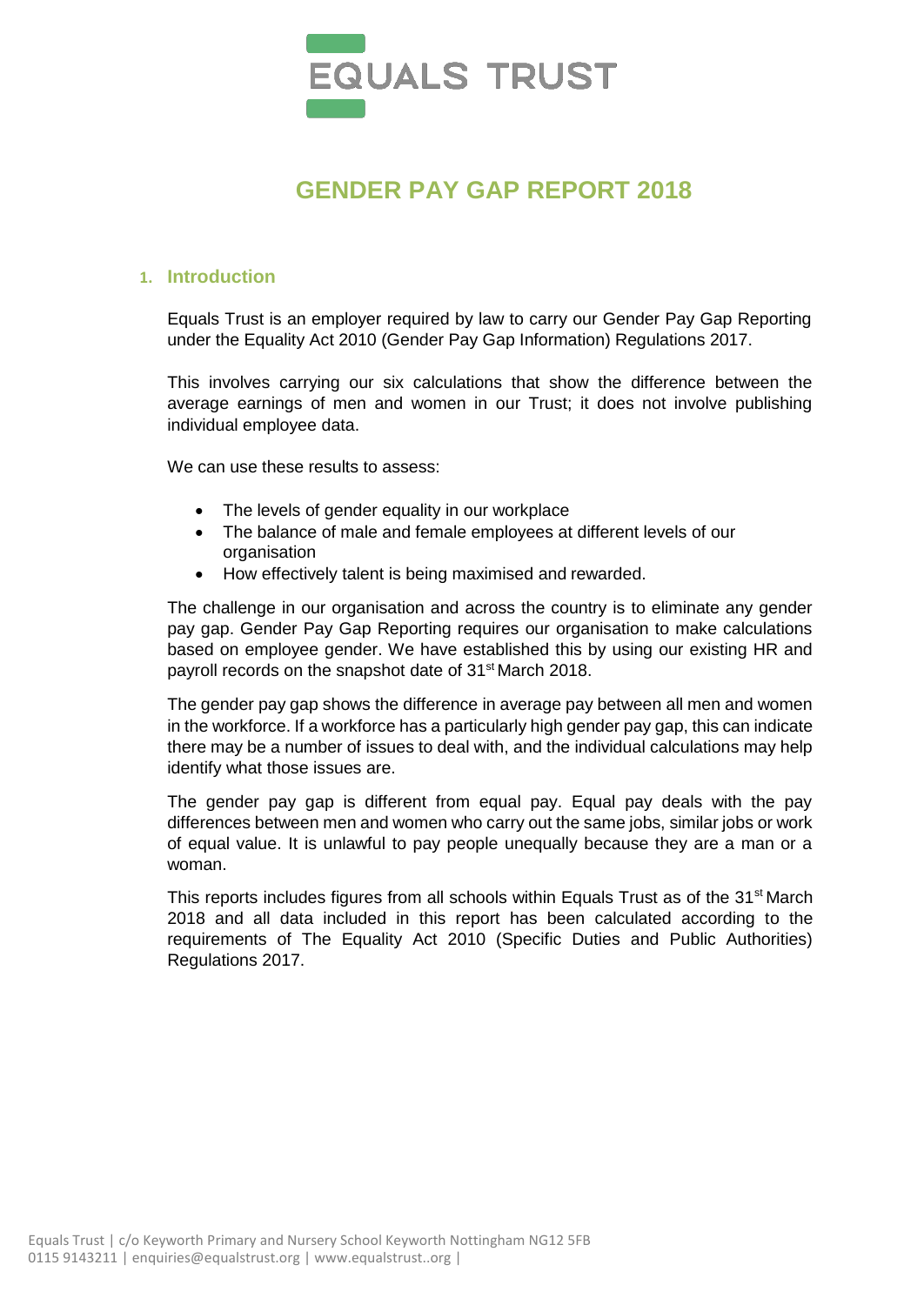

### **2. Gender Pay Gap Analysis**

Equals Trust is committed to fairness. In particular, promoting equality of opportunity for all and a culture, which values differences. As an employer, we want to ensure our workforce is representative of the community it serves and attract and retain talented employees from a wide range of backgrounds and with diverse skills and experience.

Equals Trust uses pay scales for all Teachers which are aligned to the School Teachers Pay and Conditions Document, which is reviewed on an annual basis. For most nonteaching staff Equals Trust uses scales set by the National Joint Council for Local Government Services. Equals Trust do not make bonus payments to staff.

Equals Trust employs a diverse workforce across a variety of roles. 87% of our workforce are female, 13% are male. This calculation uses the gender identification recorded on employment records with Equals Trust.

Using pay data from all 532 staff employed by Equals Trust on  $31<sup>st</sup>$  March 2018 (the snapshot date) the following calculations were made:

|               | <b>Mean</b><br>Pay Gap Pay | <b>Median</b><br>Gap | Lower<br><b>Quartile</b> | <b>Lower</b><br><b>Middle</b><br><b>Quartile</b> | <b>Upper</b><br><b>Middle</b><br><b>Quartile</b> | <b>Upper</b><br><b>Quartile</b> |
|---------------|----------------------------|----------------------|--------------------------|--------------------------------------------------|--------------------------------------------------|---------------------------------|
| <b>Equals</b> | 0.89%                      | 19.01%               | $18\%$ M                 | $11\%$ M                                         | $9%$ M                                           | $14\%$ M                        |
| <b>Trust</b>  | lower for                  | lower for            | $82\%$ F                 | 89% F                                            | $91\%$ F                                         | 86% F                           |
|               | women                      | men                  |                          |                                                  |                                                  |                                 |

The mean pay gap of 0.89% is a result of women occupying the majority of roles associated with lower pay grades across Equals Trust. This analysis is supported by the quartile results which indicate that Equals Trust has a higher proportion of women in the lower, lower middle, upper middle and upper quartiles.

It should be noted however that the mean pay gap in women's earnings significantly decreased from the 2017 snapshot date as women move through the pay scales. The median pay gap in 2017 showed as 0.08% lower for men. This gap has widened in the 2018 report (to 19.01%) but can be explained in that there has been recruitment of a number of apprentices (of which the majority are male) on national apprenticeship terms and conditions.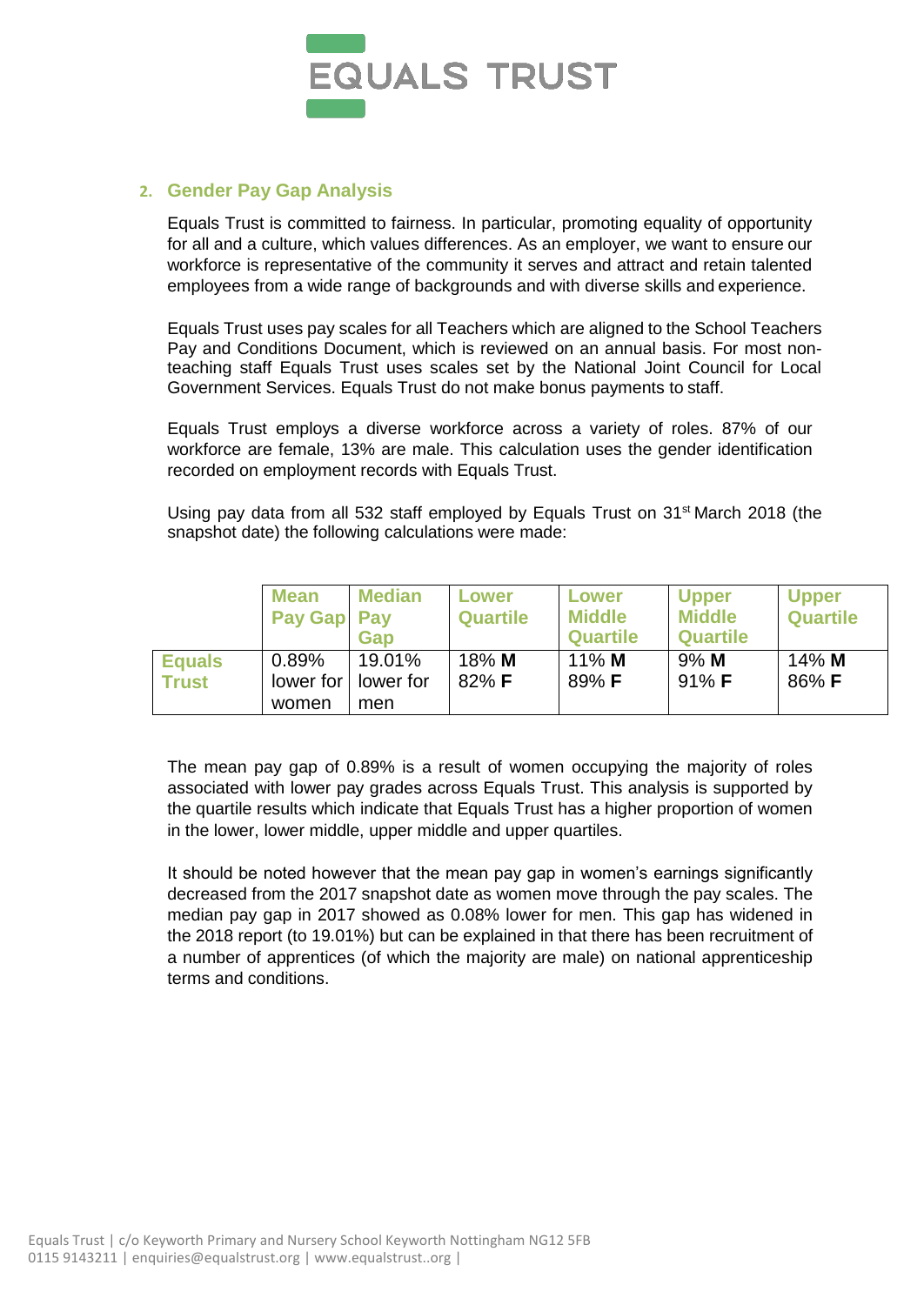

A key element of the vision and values of Equals Trust is transparency and, as such, further analysis has been completed to assess the gender pay gap across leadership, teachers and non-teaching staff:

|                 | <b>Mean Pay</b><br>Gap | <b>Median</b><br>Pay<br>Gap | Lower<br><b>Quartile</b> | <b>Lower</b><br><b>Middle</b><br><b>Quartile</b> | <b>Upper</b><br><b>Middle</b><br><b>Quartile</b> | <b>Upper</b><br><b>Quartile</b> |
|-----------------|------------------------|-----------------------------|--------------------------|--------------------------------------------------|--------------------------------------------------|---------------------------------|
| Leadership      | 11.91%                 | 13.69%                      | $17\%$ M                 | $17\%$ M                                         | $33\%$ M                                         | 67% M                           |
|                 | lower for              | lower for                   | 83% F                    | 83% F                                            | 67% <b>F</b>                                     | 33% F                           |
|                 | women                  | women                       |                          |                                                  |                                                  |                                 |
| <b>Teachers</b> | 10.03%                 | 6.59%                       | 15% M                    | $12\%$ M                                         | $12\%$ M                                         | $4\%$ M                         |
|                 | lower for              | lower for                   | 85% F                    | 88% F                                            | $88\%$ F                                         | 96% <b>F</b>                    |
|                 | men                    | men                         |                          |                                                  |                                                  |                                 |
| <b>Support</b>  | 17.12%                 | 12.81%                      | 27% M                    | 7% M                                             | $11\%$ M                                         | 7% M                            |
|                 | lower for              | lower for                   | 73% F                    | 93% F                                            | $89\%$ F                                         | 93% F                           |
|                 | men                    | men                         |                          |                                                  |                                                  |                                 |

Equals Trust has a majority of women in lower pay grades and there is a majority of men in leadership pay grades. However, although the current cohort of Head Teachers is predominantly male, 67% of Equals Trust's up and coming leaders are female.

## **3. Closing The Gender Pay Gap Together**

Research (from the office of national statistics – April 2018) suggests that women working in the UK earn, on average, 18.4% less than men, however this research does not imply that pay is unequal. The gender pay gap is the percentage difference in average pay between men and women.

Analysis shows that the mean gender pay gap in Equals Trust is caused by a larger number of men occupying senior roles which have higher pay scales. The rest of the data shows that, within teaching and support staff, the median gender pay gap is actually higher for men although this is explainable in that this year apprenticeship posts with national apprenticeship pay and conditions are currently occupied by male staff.

Equals Trust is committed to being an excellent employer with teaching and learning remaining at the centre of all that we do. As such, the Trust will collaborate with staff and other stakeholders to close the gender pay gap.